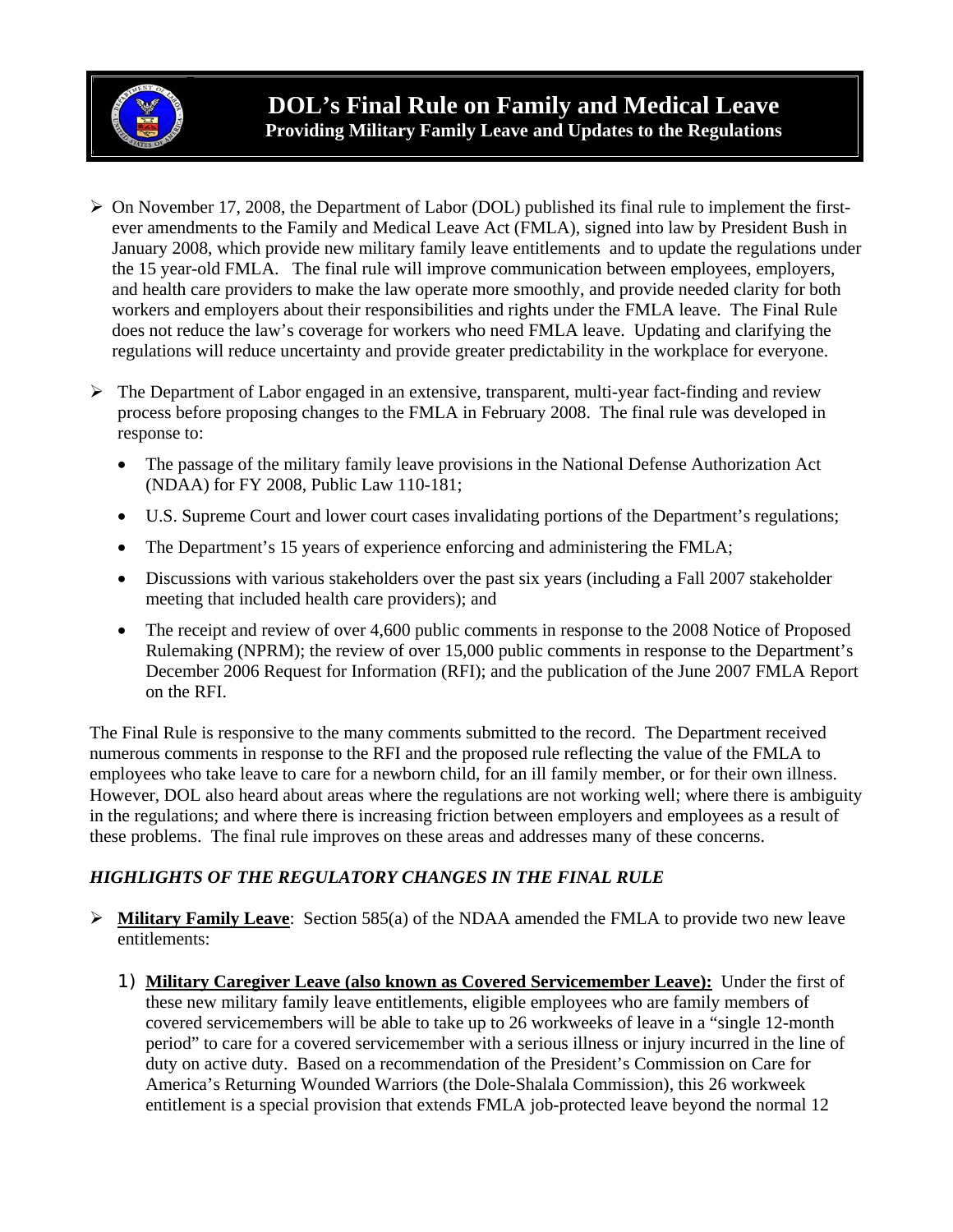weeks of FMLA leave. This provision also extends FMLA protection to additional family members (i.e., next of kin) beyond those who may take FMLA leave for other qualifying reasons.

2) **Qualifying Exigency Leave:** The second new military leave entitlement helps families of members of the National Guard and Reserves manage their affairs while the member is on active duty in support of a contingency operation. This provision makes the normal 12 workweeks of FMLA job-protected leave available to eligible employees with a covered military member serving in the National Guard or Reserves to use for "any qualifying exigency" arising out of the fact that a covered military member is on active duty or called to active duty status in support of a contingency operation. The Department's final rule defines qualifying exigency by referring to a number of broad categories for which employees can use FMLA leave: (1) Short-notice deployment; (2) Military events and related activities; (3) Childcare and school activities; (4) Financial and legal arrangements; (5) Counseling; (6) Rest and recuperation; (7) Post-deployment activities; and (8) Additional activities not encompassed in the other categories, but agreed to by the employer and employee.

The final rule also includes two new DOL certification forms that may be used by employees and employers to facilitate the certification requirements for the use of military family leave.

- ¾ **The** *Ragsdale* **Decision/Penalties:** The final rule includes a number of technical regulatory changes to reflect current law following the U.S. Supreme Court's decision in *Ragsdale v. Wolverine World Wide, Inc.*, which invalidated a penalty provision of the regulations. *Ragsdale* ruled that the current regulation's "categorical" penalty for failure to appropriately designate FMLA leave, which in that case would have required the employer to provide an additional 12 weeks of FMLA-protected leave after the 30 weeks of leave the employee had already received, was inconsistent with the statutory entitlement to only 12 weeks of FMLA leave and contrary to the statute's remedial requirement that an employee demonstrate individual harm. Several other courts have also invalidated similar categorical penalties in other notice provisions of the current regulations. The final rule therefore removes these categorical penalty provisions and clarifies that where an employee suffers individualized harm because the employer failed to follow the notification rules, the employer may be liable.
- ¾ **Light Duty:** At least two courts have held that an employee uses up his or her 12 week FMLA leave entitlement while on a "light duty" assignment following FMLA leave. Under the final rule time spent performing "light duty" work does not count against an employee's FMLA leave entitlement and that the employee's right to restoration is held in abeyance during the period of time the employee performs light duty (or until the end of the applicable 12-month FMLA leave year). If an employee is voluntarily performing a light duty assignment, the employee is not on FMLA leave.
- ¾ **Waiver of Rights:** The final rule codifies the Department's longstanding position that employees may voluntarily settle or release their FMLA claims without court or Department approval. Although this is not a change in the law, the clarification is needed because a recent Fourth Circuit decision interpreted the Department's regulations as prohibiting employees from either prospectively or retroactively waiving their rights. Prospective waivers of FMLA rights continue to be prohibited under the final rule.
- ¾ **Serious Health Condition:** The final rule retains the six individual definitions of serious health condition while adding guidance on three regulatory matters. One of the definitions of serious health condition involves more than three consecutive, full calendar days of incapacity plus "two visits to a health care provider." Because the current rule is open-ended, the Tenth Circuit has held that the "two visits to a health care provider" must occur within the more-than-three-days period of incapacity.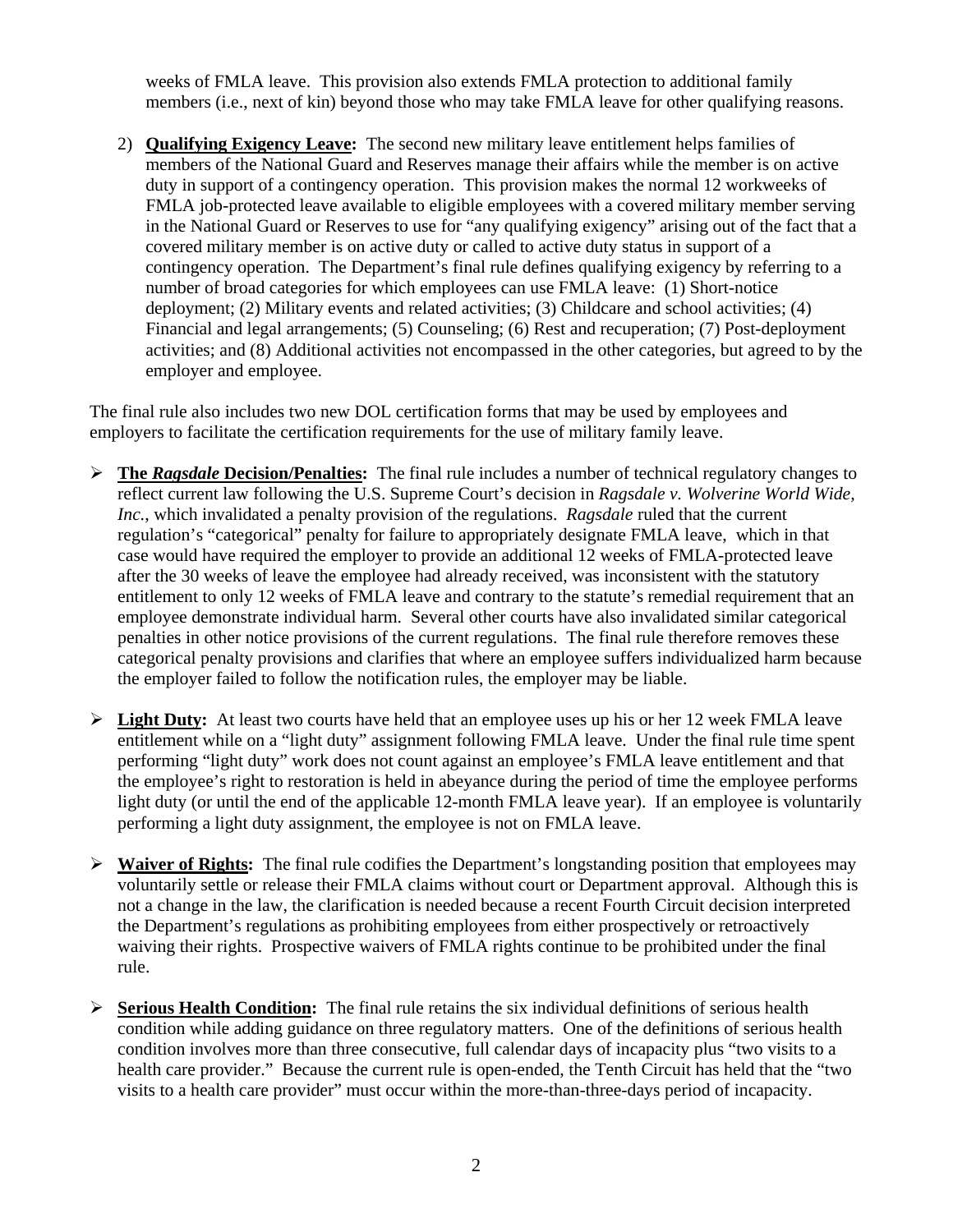Under the final rule, the two visits must occur within 30 days of the beginning of the period of incapacity and the first visit to the health care provider must take place within seven days of the first day of incapacity. A second way to satisfy the definition of serious health condition under the current regulations involves more than three consecutive, full calendar days of incapacity plus a regimen of continuing treatment. The final rule clarifies here also that the first visit to the health care provider must take place within seven days of the first day of incapacity. Thirdly, the final rule defines "periodic visits" for chronic serious health conditions as at least two visits to a health care provider per year since that provision is also open-ended in the current regulations and potentially subjects employees to more stringent requirements by employers.

- ¾ **Substitution of Paid Leave:** FMLA leave is unpaid. However, the statute provides that employees may take, or employers may require employees to take, any accrued paid vacation, personal, family or medical or sick leave, as offered by their employer, concurrently with any FMLA leave. This is called the "substitution of paid leave." The current regulations apply different procedural requirements to the use of vacation or personal leave than to medical or sick leave. Complicating matters even further, the Department has treated family leave differently than vacation and personal leave. Accordingly, under the final rule, all forms of paid leave offered by an employer will be treated the same, regardless of the type of leave substituted (including generic "paid time off"). An employee electing to use any type of paid leave concurrently with FMLA leave must follow the same terms and conditions of the employer's policy that apply to other employees for the use of such leave. The employee is always entitled to unpaid FMLA leave if he or she does not meet the employer's conditions for taking paid leave and the employer may waive any procedural requirements for the taking of any type of paid leave.
- ¾ **Perfect Attendance Awards:** The final rule changes the treatment of perfect attendance awards to allow employers to deny a "perfect attendance" award to an employee who does not have perfect attendance because of taking FMLA leave as long as it treats employees taking non-FMLA leave in an identical way. This addresses the unfairness perceived by employees and employers as a result of requiring an employee to obtain a perfect attendance award for a period during which the employee was absent from the workplace on FMLA leave.
- ¾ **Employer Notice Obligations:** The final rule consolidates all the employer notice requirements into a "one-stop" section of the regulations and reconciles some conflicting provisions and time periods under the current regulations. Further, the final rule clarifies and strengthens the employer notice requirements in order to better inform employees and allow for a better exchange of information between employers and employees. Employers will be required to provide employees with a general notice about the FMLA (through a poster, and either an employee handbook or upon hire); an eligibility notice; a rights and responsibilities notice; and a designation notice. In order to ensure employers are able to better inform employees under the new notice provisions, the final rule extends the time for employers to provide various notices from two business days to five business days.
- ¾ **Employee Notice:** The final rule modifies the current provision that has been interpreted to allow some employees to provide notice to an employer of the need for FMLA leave up to two full business days *after* an absence, even if they could have provided notice more quickly. Lack of advance notice (*e.g.*, before the employee's shift starts) for unscheduled absences is one of the biggest disruptions employers point to as an unintended consequence of the current regulations. The final rule provides that an employee needing FMLA leave must follow the employer's usual and customary call-in procedures for reporting an absence, absent unusual circumstances. The final rule also highlights (without changing) the existing consequences if an employee does not provide proper notice of his or her need for FMLA leave.